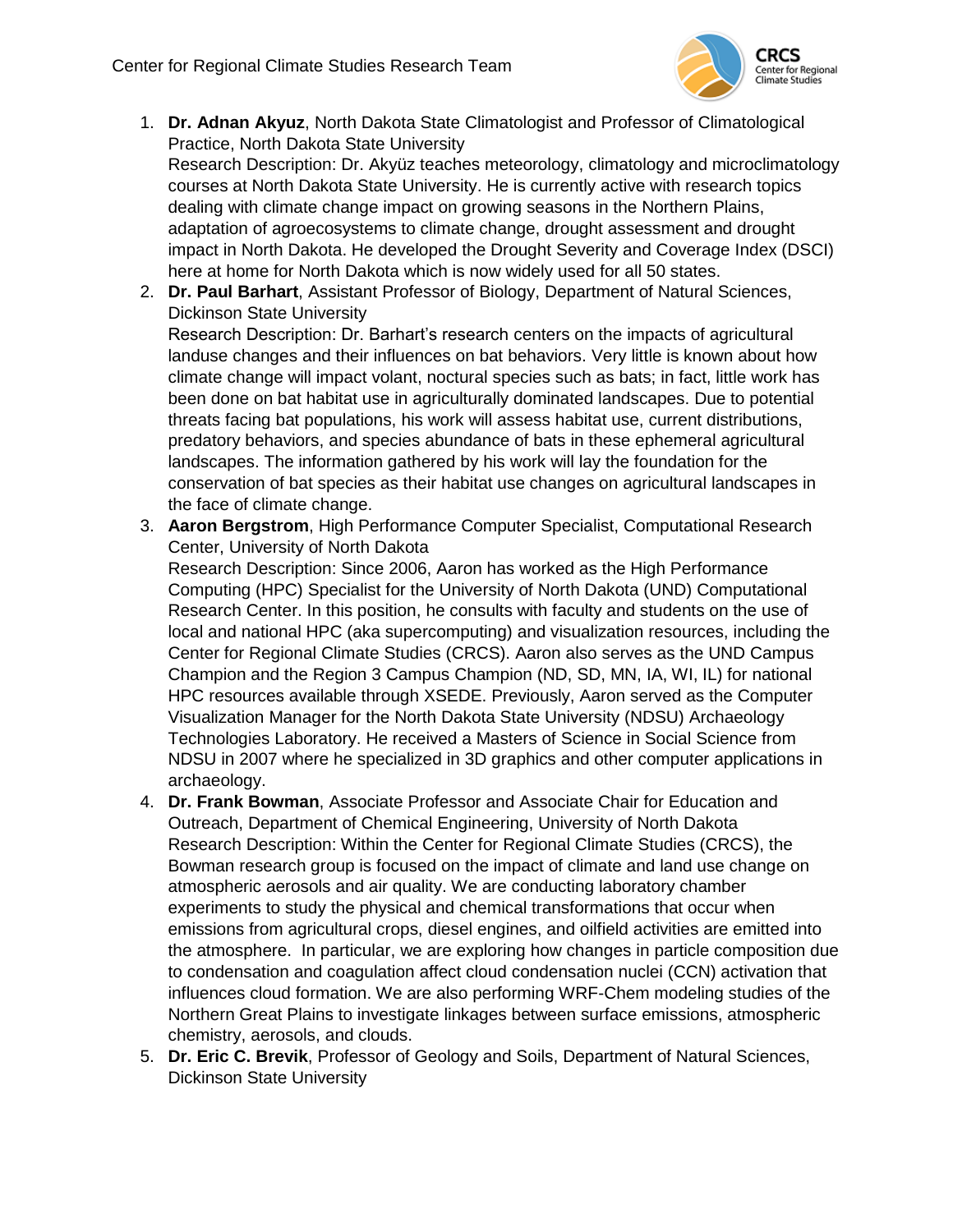

Research description: The role of Dr. Brevik and his research team within the Center for Regional Climate Studies (CRCS) is investigating the effects of soil management changes on the agroecosystem and feedbacks related to shifts in climate. Dr. Brevik's role specifically is investigating the impact of management changes on soil organic carbon and nitrogen stocks. This in turn is related to potential greenhouse gas emissions related to agricultural management practices.

- 6. **Dr. Xuefeng (Michael) Chu**, Associate Professor, Department of Civil & Environmental Engineering, North Dakota State University Research Description: Within the Center for Regional Climate Studies (CRCS), the Chu research group focuses on topographic analysis and hydrologic modeling at both regional and local scales. The ultimate goal of the research is to develop an integrated hydrologic modeling (IHM) system supported by hydrological and meteorological databases and remote sensing observations across spatial and temporal scales. Specific research topics include: land surface delineation and topographic characterization, quantification of depression-dominated overland flow dynamics, hydrologic monitoring and field data collection, watershed hydrologic modeling, and model calibration and validation.
- 7. **Dr. Andre DeLorme**, Professor, Science Department, Valley City State University Research Description: Dr. DeLorme is a professor and the Chair of the Science Department at Valley City State University. He came to VCSU in 1996 and has developed the VCSU Macroinvertebrate Lab as a basis for his undergraduate research efforts. The focus of the lab is on collecting and identifying different aquatic invertebrates as an indicator of aquatic health. Dr. DeLorme's focus with the Center for Regional Climate Studies involves documenting an array of aquatic biota found in North Dakota rivers and streams to establish a solid baseline of data for studies of shifts in climate. To document, understand, and possibly mitigate these changes it is important to determine past and current fauna of North Dakota water bodies and to set up long term practices for documenting future changes.
- 8. **Dr. Lauren Dennhardt**, Assistant Professor, Science Department, Valley City State **University**

Research Description: Dr. Dennhardt's research focuses on how prairie plant populations may be changing due to shifting climate. As the number of growing degree days increase in our region, a new climactic niche has formed in our prairies in the early spring and late fall. This niche is typically occupied by invasive grass species with little competition from other species. The Dennhardt lab is testing whether southern ecotypes of native grass species can fill this new niche and compete with invasive grass species. Ultimately, this research may help mitigate biodiversity loss.

9. **Dr. Anne Denton** Associate Professor, Department of Computer Science and Operations Research, North Dakota State University Research Description: The Denton research group focuses on big data approaches for assessing the impact of climate on agricultural output. Two aspects of this problem are of particular interest, 1) quantifying the effect of climate variables on plant growth, and 2) establishing the impact of climate on soil health. These relationships are of direct relevance to farmers, and they also contribute to quantitative scientific ethics indicators such footprints. Temporal data mining techniques and generalizations of multivariate correlation analysis are developed for evaluating attribute selection and preprocessing of climate variables as they relate to plant growth. Geospatial approaches, including newly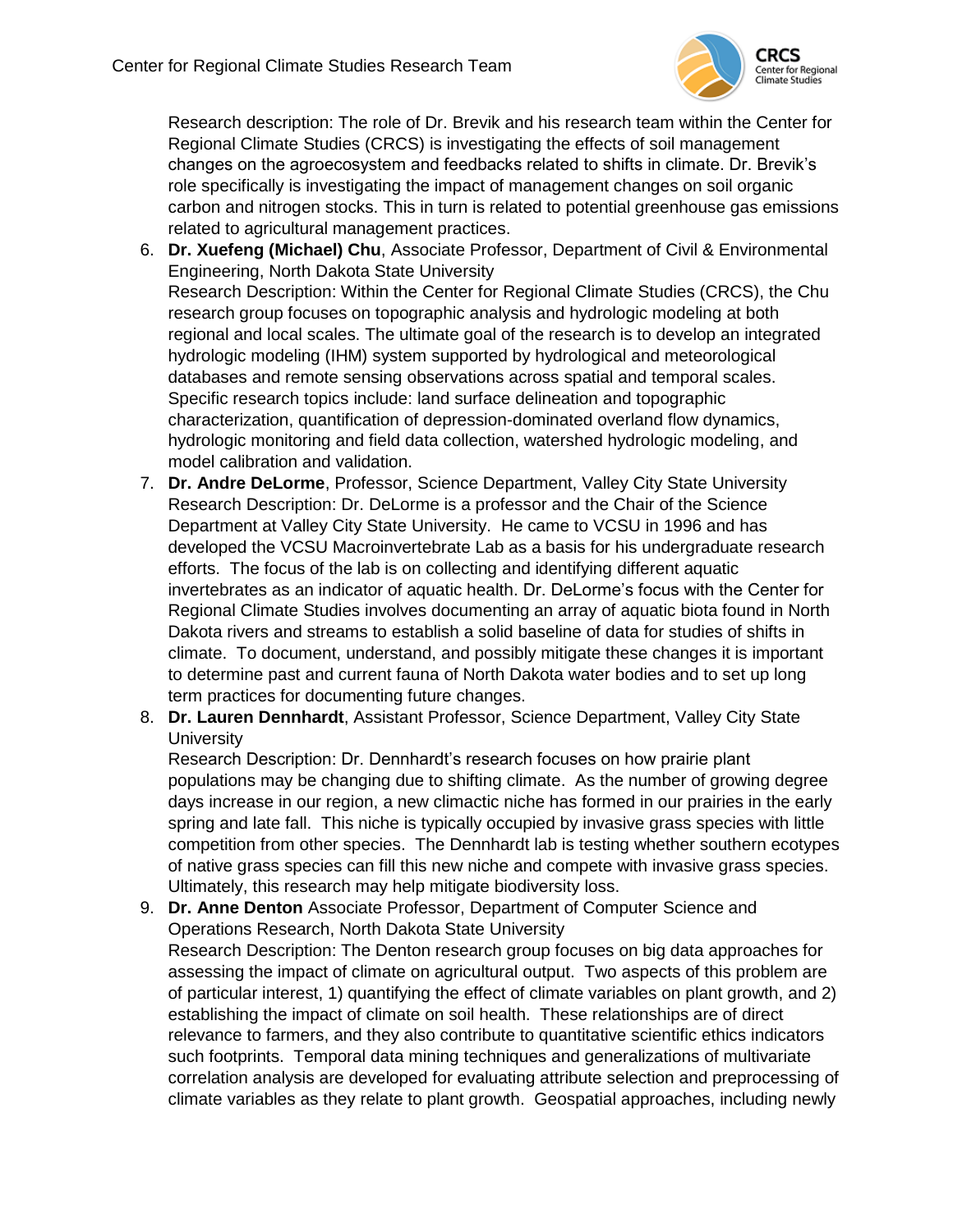

introduced multi-scalar, window-based techniques, enable inferences on soil health from remotely sensed imagery, and allow tracking the impact of climate variables over time.

10. **Dr. David Franzen**, Extension Soil Specialist, Department of Soil Sciences, North Dakota State University

Research Description: Dr. Franzen provides educational programs on soil and soil fertility topics to extension agents and specialists, industry professionals, farm producers and the public. He presents material using meetings, field tours, written material, radio, TV, video and internet resources. He performs applied soils research projects as are relevant to North Dakota producers. Dr. Franzen has a BS, MS, and Ph.D. from University of Illinois, Urbana, IL. He also has 18 years of experience as an agronomist and manager in the retail fertilizer business in East Central Illinois. Dr. Franzen joined the NDSU faculty in June, 1994.

- 11. **Dr. Kerry E. Hartman**, Academic Dean, Nueta Hidatsa Sahnish College Research Description: Dr. Hartman studies the environment, with a particular focus on how climate and human use has impacted native fruit species. He also serves as the NATURE Coordinator for Nueta Hidatsa Sahnish College, where he mentors undergraduate researchers. He also organizes and helps run the Sunday Academies and Tribal College Summer Science Camp.
- 12. **Dr. Aaron Kennedy**, Assistant Professor, Department of Atmospheric Sciences, University of North Dakota

Research description: Aaron's research is focused on exploring the fidelity and trends of weather events (thunderstorms, snowstorms, etc.) in historical and future climate simulations. Because these phenomena are difficult to observe and simulate, innovative techniques such at neural networks and dynamical downscaling are used to advance this research. Output from these projects will be provided to the watershed and crop modeling components of CRCS.

13. **Dr. David C. Roberts**, Associate Professor, Department of Agribusiness and Applied Economics, North Dakota State University

Research Description: Dr. Roberts studies the economics of agricultural land use change in North Dakota, including the effects of climate and weather on crop selection decisions throughout the state. Rapid conversion from small grains-based agriculture to corn-soy rotations since the mid-1990s, especially in southeastern North Dakota, makes the state an ideal location for investigating how unique climate conditions have interacted with market forces during the intervening years to influence how farmers behave. Dr. Roberts currently supervises two graduate students funded by the CRCS to conduct research in this topic area.

14. **Dr. Joshua Steffan**, Assistant Professor Biology and Agriculture, Dickinson State **University** 

Research Description: Dr. Steffan's research project involves documenting the changes that occur to soils under different land-use management. Specifically, he is interested in how the soil microbial communities change as conservation reserve program land is but back into production agriculture. Since soil is the world's foremost source for carbon storage, the carbon content in soil plays a role in climate change. The overall goal of my project is to examine total ecosystem changes, especially with regards to soil carbon and microbes, as they relate to different land uses and how these different land uses impact local and/or regional climate.